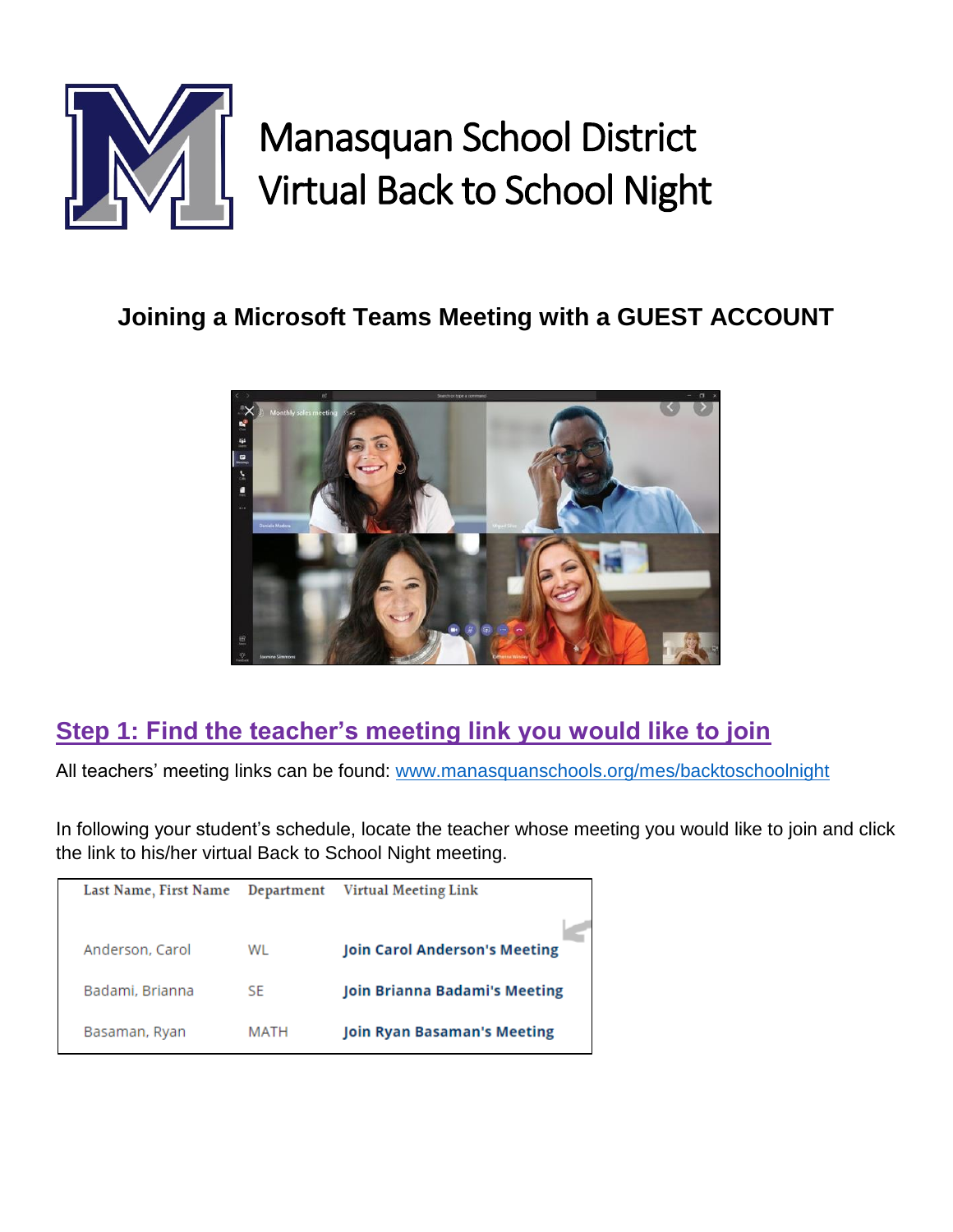## **Step 2: Choosing how to join the meeting**

- 1) *Download the official Microsoft Teams app*. You may want to install the app on your computer, phone, or iPad.
	- a. Go to your device's app store and install the official Microsoft Teams app *You DO NOT need to create a Microsoft account or sign-in to the app.*
	- b. Go back to the Back to School Night website with the virtual meeting links and select the teacher's meeting you would like to join
	- c. If prompted, choose to open your Microsoft Teams app and join from there



- 2) *Join on the Web instead***.** This will allow you to easily join the meeting in your web browser on your device.
	- a. If you choose to join the meeting on the web, you'll have a web-based version of Microsoft Teams.
		- i. After you click the link, you may be asked to Open Microsoft Teams. You can click "Cancel"

| e9000c-3383-41c6-8b91-0b/3009c0522&directDl=true&msLaunch=true&enableMobil<br>Open Microsoft Teams?                                               |                                       |  |  |  |
|---------------------------------------------------------------------------------------------------------------------------------------------------|---------------------------------------|--|--|--|
| https://teams.microsoft.com wants to open this application.<br>Always allow teams, microsoft.com to open links of this type in the associated app |                                       |  |  |  |
|                                                                                                                                                   | Cancel<br><b>Open Microsoft Teams</b> |  |  |  |

ii. You will then be prompted to choose how you want to join the meeting, and you will choose "*Continue on this browser"*



iii. Your browser will then ask you to use your webcam and microphone, so be sure to accept both. This ensures you'll be seen and heard during the meeting.